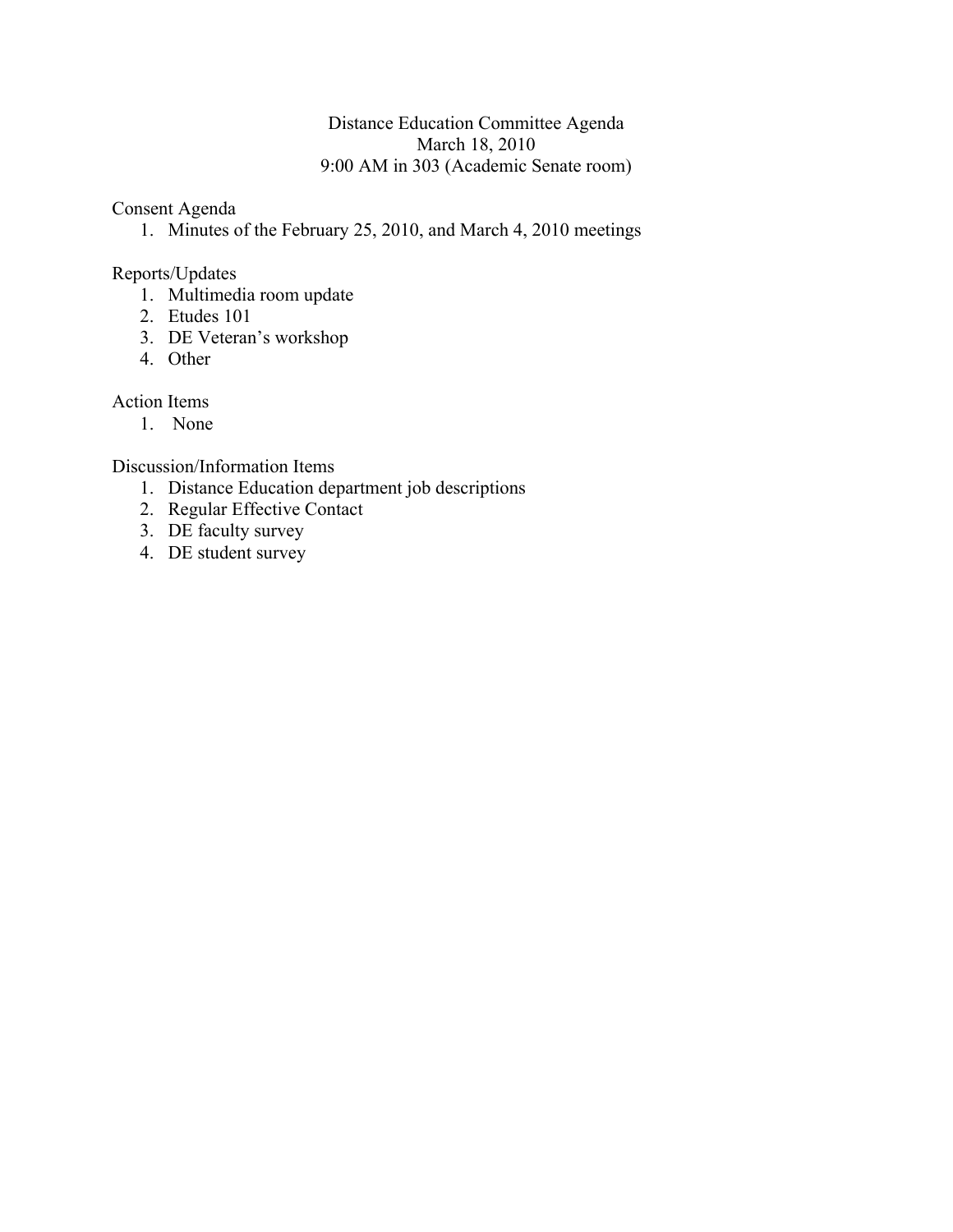## **Imperial Valley College Distance Education Committee Meeting Unadopted Minutes February 25, 2010**

| <b>PRESENT:</b> | <b>MICHAEL HEUMANN</b> | <b>RALPH MARQUEZ</b>      |
|-----------------|------------------------|---------------------------|
|                 | <b>TAYLOR RUHL</b>     | <b>MARTHA OLEA</b>        |
|                 | <b>JEFF CANTWELL</b>   | <b>VAL RODGERS</b>        |
|                 | <b>ALLYN LEON</b>      | <b>DEIRDRE ROWLEY</b>     |
|                 | <b>PAIGE LOVITT</b>    | <b>MARY JO WAINWRIGHT</b> |
|                 | <b>ALLYN LEON</b>      | <b>WAYNE WRIGHT</b>       |
|                 | <b>ANDRES MARTINEZ</b> |                           |

**Not Present:** Gaylla Finnell, Omar Ramos

The Distance Education Committee meeting was called to order at 9:00 a.m. by Michael Heumann, Chair.

- **I. Consent Agenda**: None
- **II. Reports/Updates**: No reports or Updates for this meeting. This is a special extra meeting scheduled to address action items.

#### **III.Action Items**:

- 1. **Changes to the DE Committee Purpose Statement** Minor changes were made mostly in terms of the composition of the committee and language additions to make it sound better for the accreditation team who reads it. **M/S/C Wainwright/Martinez** to approve the changes made. Discussion followed regarding the highlighted items. Taylor Ruhl requested that the noted title for Wayne Wright, Director of Instructional Computing Services (effective July 2010) be struck. Motion carried.
- 2. **Evaluation of IVC's Wireless Network** The last Technology Plan stated that the DE Committee would evaluate the wireless network. Michael Heumann put together a summary of the committee's comments from the December meeting and included comments from last week's meeting as well. **M/S/C Wainwright/Olea** to approve the evaluation as presented. Discussion followed. Robin Ying was in attendance to address the four questions posed under the Conclusion and Recommendations:
	- According to Robin Ying, last year when the wireless network was deployed due to limited funding only the northern part of the campus was able to be covered. The only southern part covered was Building 10. The 400, 600, Library, and Nursing Building. These are the most concentrated areas populated by students. In particular the 400 building and the courtyard. Additional funding is needed to cover the northern part. In the Science building the wireless was covered in the building fund.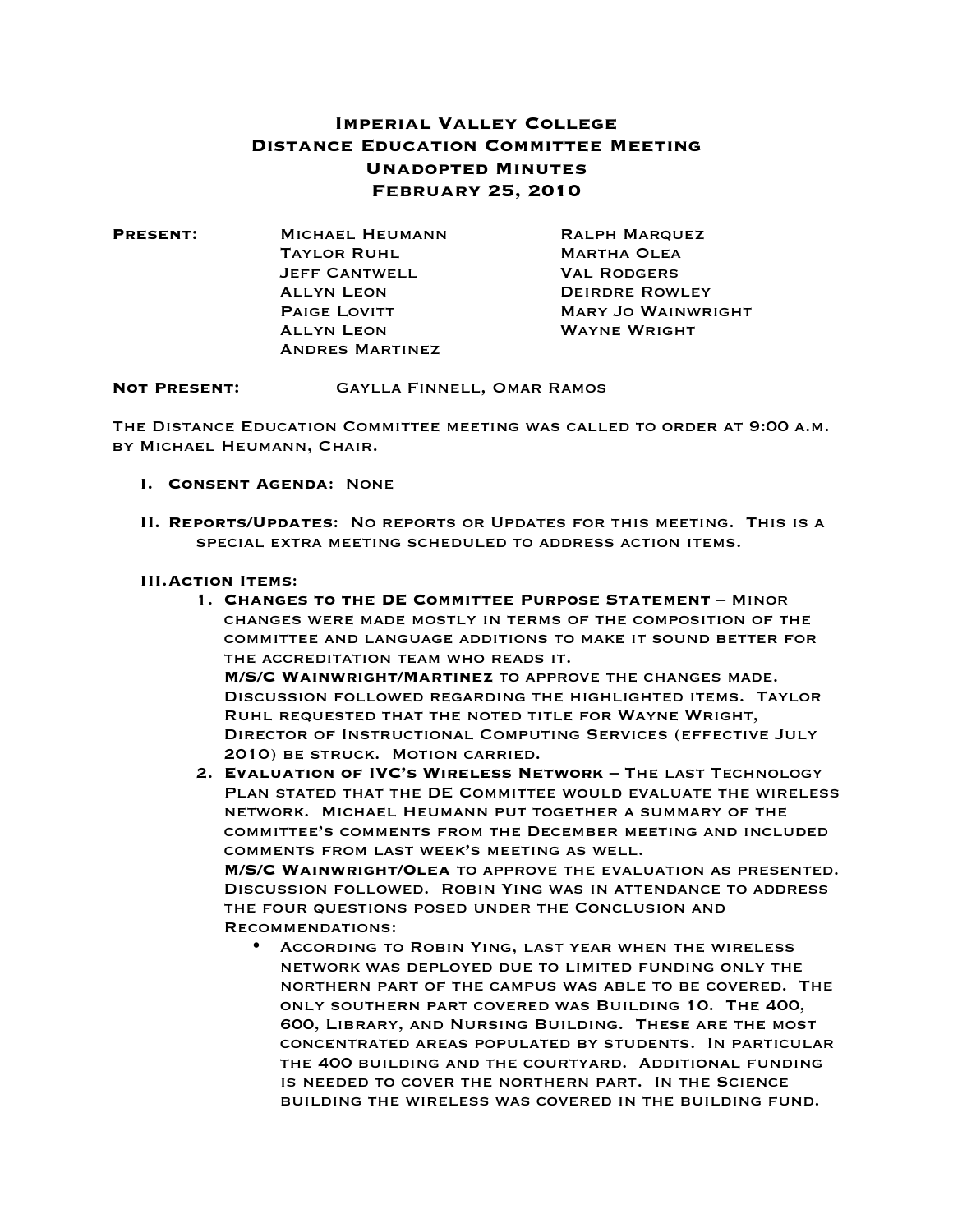No additional district monies were utilized. The plan is to systematically upgrade building by building, the 400 building is the next one on the list. The wireless will be put as part of the building infrastructure and as each building is renovated new switches will be sorted accordingly. This will simplify asking for additional funding for the wireless. However, it will take time to fix the entire campus. If you have questions or are in need of a hot spot in a certain area please e-mail Robin.

- Mary Jo Wainwright inquired as to whether the college should be advertising as in the DE webpage wireless network when it is not available everywhere. Students logging in would think it is available everywhere. Robin stated that if a student logs on the wireless it is everywhere. The wireless is designed so that if you carry your laptop from the 600 building all the way to the Science building you can still sign in. When the campus was surveyed there were very few students with laptops in the 200 and 300 building area. This may be due to the fact that the 2600 building houses labs with desktops available to students. Certain buildings are portables so caution was taken to not utilize resources for those buildings.
- In addressing **question #4**, as regards to the network certificate, Robin stated that the certificate is for the HTTPS. There are two SSID's: one is for the IVC Intranet and the second for the IVC wireless. The IVC Intranet is a very secure network and is only for those laptops in the IVC domain. The IVC wireless domain is different from the website domain even if the name is the same. This is a Microsoft domain. It must be a Windows based machine. Then the domain controller will issue the network encryption key. The purpose of the network encryption key is for limited and authorized access as a first step. This way no one can just drive up to the parking lot, open up their laptop and get a connection. Anyone associated with the college is aware that there is an encryption key chain which changes twice a year, once in the Fall and once in the Spring and usually it is the first day of class. With the IVC Intranet the intent is to create a connection the same as a wire connection, but you have to be in the domain and the encryption key is issued by its own main controller which is unknown. Once connected you use your e-mail credential to log in. For the student part of IVC wireless, once you connect to the network you get a channel directly outside the firewall. The reason for this is that there are too many computers that have viruses and the college cannot afford viruses to get into our network. Once you connect to the IVC wireless you have internet access. Authentication is done using a radius server extracting data from Banner such as the G and pin number. The G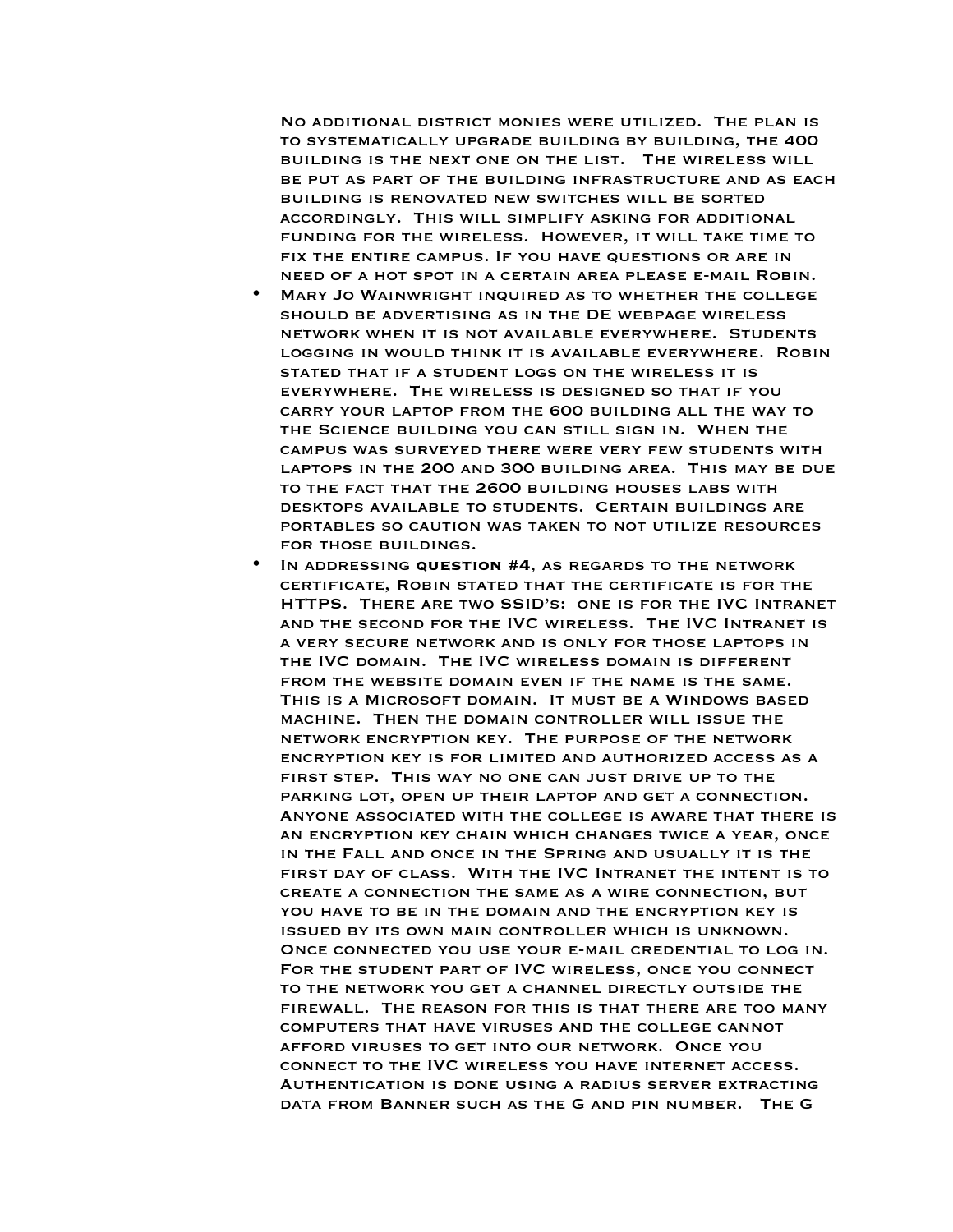number must be entered with an upper case G and with a six digit pin number same as you sign on to WebSTAR.

• To address **question #3:** There is not much training which needs to take place. It is a simple process. However, Martha Olea dealt with several students in the Library asking for assistance on how to log in. The Library Circulation Desk was not aware of where to address those issues. Martha's question was where are students to be sent to receive assistance? Robin suggested that students be referred to the student portal. In addition to referring students to the student portal what other options are available so that students can receive immediate technical help. It was suggested that the students be sent to Room 903 for assistance. Taylor informed the members that starting Monday, there will be a Lab Tech available in the Library from 11:00 to 8:00 p.m. to provide support and answer any questions students may have. The wireless will also be included as PART OF THE TECH'S RESPONSIBILITY.

Val Rodgers requested that the training include Javier Gutierrez.

Michael inquired if the members wished to continue with the motion or revisit the evaluation with revisions based on the information Robin provided. Motion was withdrawn and tabled until next meeting.

- **IV.Discussion/Information Items** The following position papers were discussed:
	- 1. Right of First Refusal No changes.
	- 2. Evaluation of Online Hybrid Faculty Recommend to modify to state that if someone in the tenure review process does teach online, the online portion should be part of their evaluation. Details to be addressed by committee. The same should apply in post-tenure evaluations as well.
	- 3. Stipend for Developing DE Courses Currently the contract reads that an instructor who develops an online course receives \$540.00 per lecture unit. A total of \$2,160.00 for a four unit course. Different institutions offer other options instead of stipends such as:
		- Sabbatical or release time to develop course (s)
		- SOME INSTITUTIONS OFFER ABSOLUTELY NOTHING
		- Higher pay
		- Reduction in workload
		- Reimbursement for wireless internet access at home
		- TRAVEL AND CONFERENCE FEES
		- DISCRETIONARY SPENDING ACCOUNT

In order to continue to increase online course offerings, the committee highly recommends valuable and realistic compensation depending on the budget be given to develop quality online courses. Michael suggests combining position paper #3 with #1. Mary Jo suggested #4 be combined as well.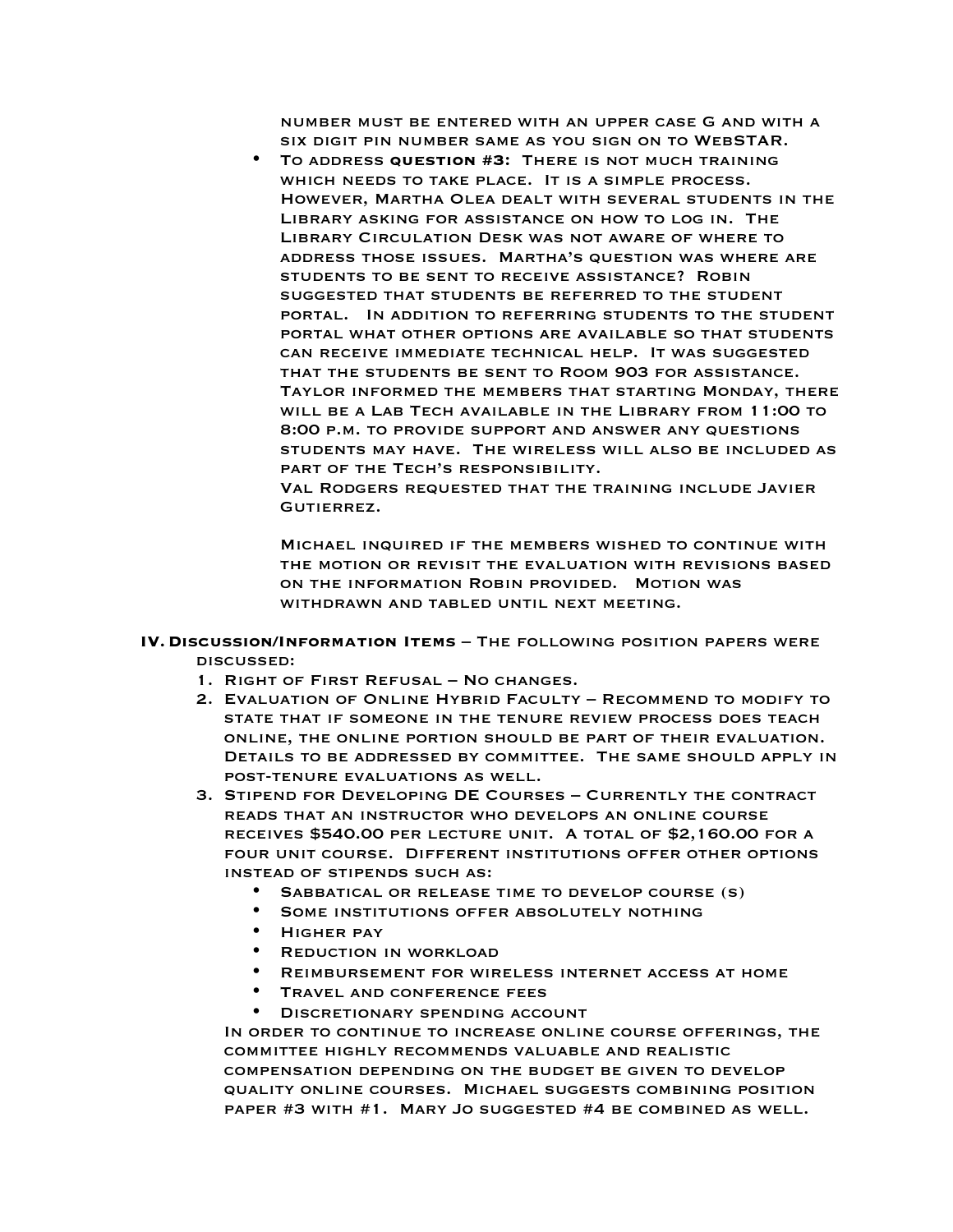- 4. Intellectual Property Right for DE Instructors Unit member who develops online or Distance Education course (s) for which she/he has been compensated through a stipend by the District or District Control Grant, is the joint owner of the Distance Education course with the District. Union member retains the right to use the course material at IVC or any other college in which the unit member is teaching or may in the future teach. Union member is required to submit a completed copy of the Distance Education course exclusive of student records to the Distance Education Office. A copy of the DE course shall be retained by the DE Office and be made available for the use of other faculty members at IVC who may be assigned to teach the same course in the future. Neither the District nor the unit member has the right to commercially sell the DE course to a third party without the expressed permission of the other party.
	- Mary Jo suggested modifying the language to reflect a copy at the completion of the development of the course. Payment should be for the initial developed copy submitted.
- 5. Sick Leave for DE Instructors Unit members whose teaching assignments include online shall receive the same number of hours of sick leave as they would have in the regular class.
	- Michael will change the position papers based on the comments made and will place them on the agenda for voting for next week.
- **V. Meeting was adjourned at 10:00 a.m.**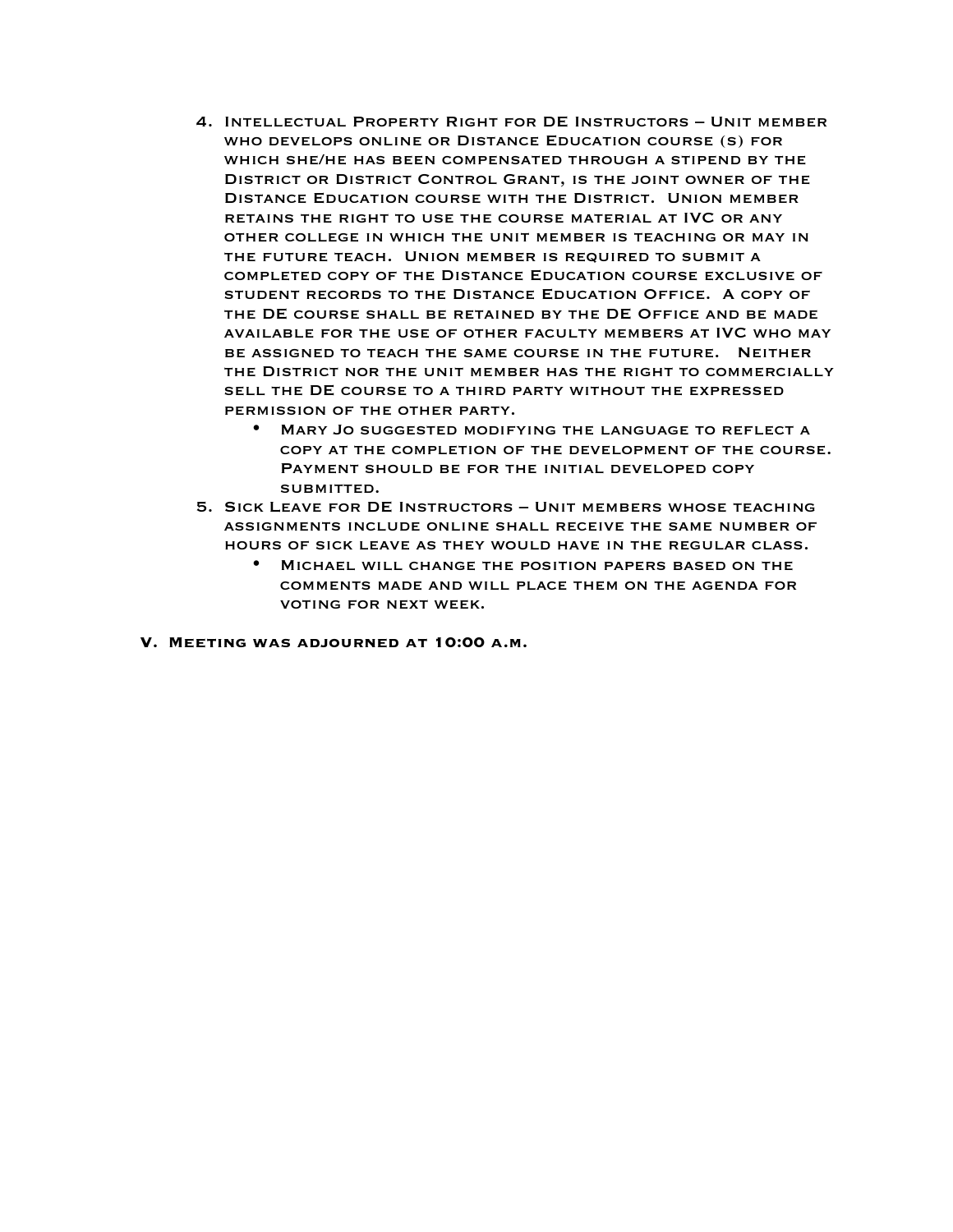# **Imperial Valley College Distance Education Committee Meeting Unofficial Minutes March 4, 2010**

| <b>Present:</b>     | Michael Heumann                                                       | Allyn Leon    |
|---------------------|-----------------------------------------------------------------------|---------------|
|                     | <b>Taylor Ruhl</b>                                                    | Martha Garcia |
|                     | Mary Jo Wainwright                                                    | Paige Lovitt  |
|                     | Deirdre Rowley                                                        | Jeff Cantwell |
| <b>Not Present:</b> | Omar Ramos, Val Rodgers, Gaylla Finnell, Andres Martinez, Martha Olea |               |
| <b>Visitors:</b>    | Dr. Ed Gould, Sidne Horton, Wayne Wright                              |               |

The meeting was called to order at 9:02 a.m., by Michael Heumann (Chair).

#### **I. Consent Agenda:**

1. M/S/C (Leon/Wainwright) to approve the minutes for February 18, 2009.

## **II. Reports/Updates:**

- 1. **Etudes Users Summit-**Michael Heumann informed the DE Committee that Sidne Horton, Andres Martinez, David Zielinski, Dr. Gould and he will attend the Etudes Users Summit.
- 2. **Etudes 101-**Michael Heumann stated that the next Etudes 101 will start in March or April.
- 3. **DE Veteran's Workshop-**Michael Heumann stated that the DE Veteran's Workshop will be held during the Spring semester, possibly on a Friday morning. He stated that the workshop will train Distance Education faculty about the new features and changes to Etudes.

#### 4. **Other-Etudes Internship-Allyn Leon stated he completed the second portion of the** Etudes Internship and is pending to receive certification.

# **III. Action Items:-**

- 1. M/S/C (Leon/Wainwright) to approve Right of First Refusal position paper.
- 2. M/S/C (Leon/Wainwright) to approve Evaluation of Online or Hybrid Faculty as part of the Tenure Review Process position paper, as amended.
- 3. M/S/C (Leon/Wainwright) to approve Stipend for DE Development position paper, as amended.
- 4. M/S/C (Leon/Wainwright) to approve Intellectual Property Rights for DE Instructors position paper.
- 5. M/S/C (Leon/Wainwright) to approve Sick Leave for Instructors position paper.

# **IV. Discussion Items:**